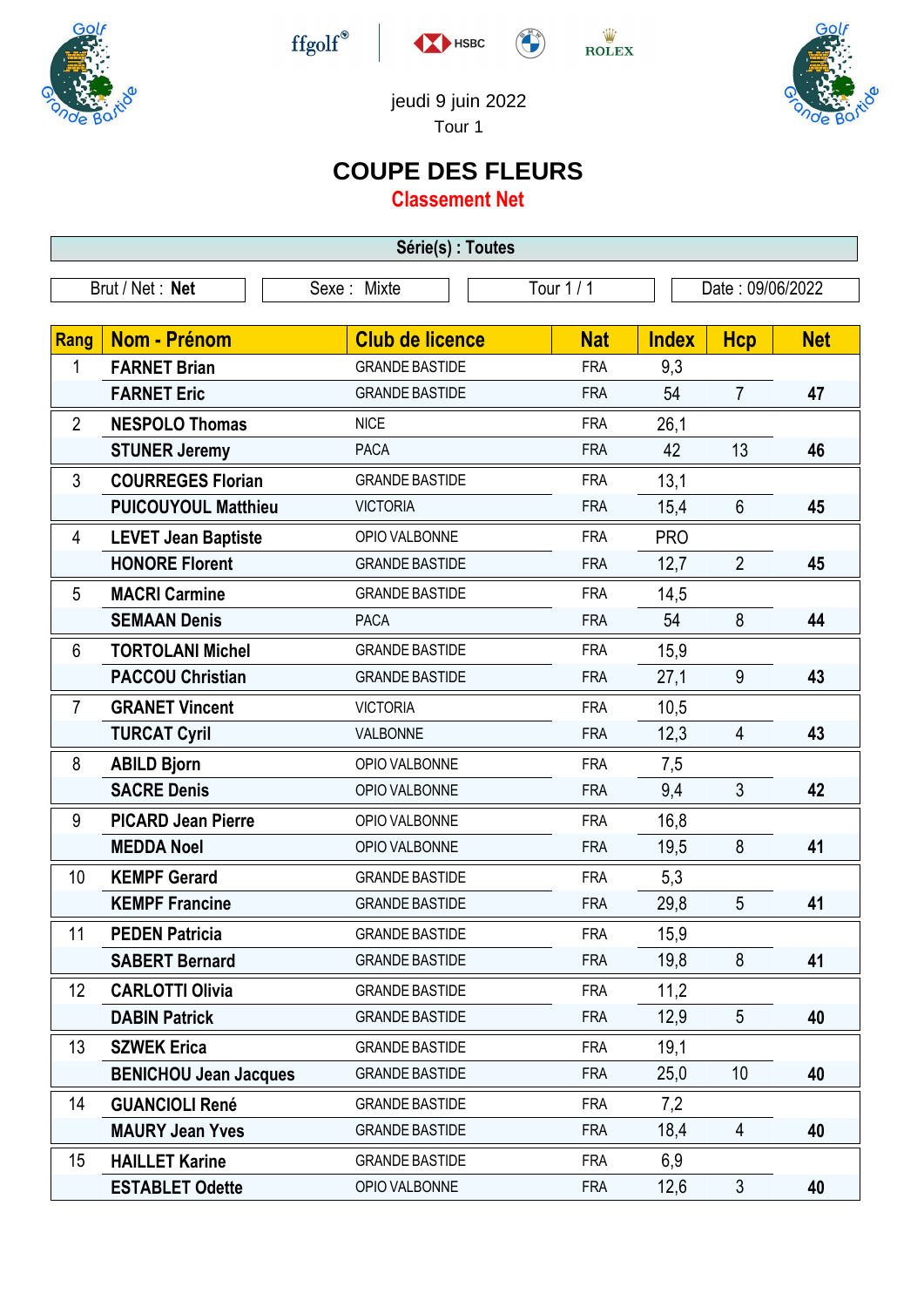| Rang | <b>Nom - Prénom</b>              | <b>Club de licence</b> | <b>Nat</b> | <b>Index</b> | <b>Hcp</b>     | <b>Net</b> |
|------|----------------------------------|------------------------|------------|--------------|----------------|------------|
| 16   | <b>DUPUIS-CUNY Jean</b>          | <b>GRANDE BASTIDE</b>  | <b>FRA</b> | 10,5         |                |            |
|      | <b>COSTA Pierre</b>              | <b>GRANDE BASTIDE</b>  | <b>FRA</b> | 13,7         | $\overline{4}$ | 39         |
| 17   | <b>SAGOT Patrick</b>             | OPIO VALBONNE          | <b>FRA</b> | 13,9         |                |            |
|      | <b>SABELLA Charles</b>           | OPIO VALBONNE          | <b>FRA</b> | 16,1         | $6\phantom{.}$ | 39         |
| 18   | <b>BELANGER Gilles</b>           | <b>GRANDE BASTIDE</b>  | <b>FRA</b> | 13,3         |                |            |
|      | <b>CORDIER Marie</b>             | <b>GRANDE BASTIDE</b>  | <b>FRA</b> | 24,1         | $\overline{7}$ | 39         |
| 19   | <b>ENARD DE LYNX Thiebault</b>   | OPIO VALBONNE          | <b>FRA</b> | 11,6         |                |            |
|      | <b>HAUERT Christian</b>          | OPIO VALBONNE          | <b>FRA</b> | 13,0         | 5              | 39         |
| 20   | <b>HOFFMAN Patrick</b>           | <b>GRANDE BASTIDE</b>  | <b>FRA</b> | 9,1          |                |            |
|      | <b>HOFFMAN Sophie</b>            | <b>GRANDE BASTIDE</b>  | <b>FRA</b> | 12,7         | 4              | 39         |
| 21   | <b>COOPER Anthony</b>            | <b>GRANDE BASTIDE</b>  | <b>FRA</b> | 12,0         |                |            |
|      | <b>GREARD Jean-Pierre</b>        | <b>GRANDE BASTIDE</b>  | <b>FRA</b> | 15,6         | 5              | 39         |
| 22   | <b>DUMONT Julien</b>             | <b>GRANDE BASTIDE</b>  | <b>FRA</b> | 6,9          |                |            |
|      | PAPPALO Jérôme                   | <b>GRANDE BASTIDE</b>  | <b>FRA</b> | 22,0         | 4              | 38         |
| 23   | <b>HEUVELINE Joel</b>            | <b>GRANDE BASTIDE</b>  | <b>FRA</b> | 10,7         |                |            |
|      | <b>POUSSOT Aline</b>             | <b>GRANDE BASTIDE</b>  | <b>FRA</b> | 13,4         | $\overline{4}$ | 38         |
| 24   | <b>DRAGHI Serge</b>              | <b>GRANDE BASTIDE</b>  | <b>FRA</b> | 14,3         |                |            |
|      | <b>DRAGHI Olivier</b>            | <b>GRANDE BASTIDE</b>  | <b>FRA</b> | 19,6         | $\overline{7}$ | 38         |
| 25   | <b>ROGGI Marcel</b>              | <b>GRANDE BASTIDE</b>  | <b>FRA</b> | 15,7         |                |            |
|      | <b>PESCE Alain</b>               | <b>GRANDE BASTIDE</b>  | <b>FRA</b> | 24,2         | 8              | 38         |
| 26   | <b>ALLIX Sylvie</b>              | <b>GRANDE BASTIDE</b>  | <b>FRA</b> | 17,5         |                |            |
|      | <b>DUFAY Christian</b>           | <b>GRANDE BASTIDE</b>  | <b>FRA</b> | 19,3         | 8              | 38         |
| 27   | <b>LEPINTE Jerome</b>            | <b>GRANDE BASTIDE</b>  | <b>FRA</b> | 9,0          |                |            |
|      | <b>PAUBEY Andre</b>              | <b>GRANDE BASTIDE</b>  | <b>FRA</b> | 10,5         | 3              | 38         |
| 28   | <b>PIETREMENT Jean-Pierre</b>    | <b>GRANDE BASTIDE</b>  | <b>FRA</b> | 17,4         |                |            |
|      | <b>BAUMLER Marina</b>            | <b>GRANDE BASTIDE</b>  | <b>FRA</b> | 18,7         | 8              | 37         |
| 29   | <b>DOMEREGO Josiane</b>          | <b>GRANDE BASTIDE</b>  | <b>FRA</b> | 18,3         |                |            |
|      | <b>DOMEREGO Jean-Jacques</b>     | <b>GRANDE BASTIDE</b>  | <b>FRA</b> | 20,3         | 9              | 37         |
| 30   | <b>GAUVIN Pascal</b>             | OPIO VALBONNE          | <b>FRA</b> | 15,3         |                |            |
|      | <b>QUINTARD Henri</b>            | OPIO VALBONNE          | <b>FRA</b> | 19,3         | $\overline{7}$ | 37         |
| 31   | <b>CHECHIN-LAURANS Elisabeth</b> | <b>GRANDE BASTIDE</b>  | <b>FRA</b> | 17,9         |                |            |
|      | <b>DREHER Freddy</b>             | <b>GRANDE BASTIDE</b>  | <b>FRA</b> | 23,4         | 9              | 37         |
| 32   | <b>BOURGEOIS Gilles</b>          | <b>GRANDE BASTIDE</b>  | <b>FRA</b> | 17,9         |                |            |
|      | <b>BOURGEOIS Marie-France</b>    | <b>GRANDE BASTIDE</b>  | <b>FRA</b> | 28,8         | 10             | 36         |
| 33   | <b>SABAS Brigitte</b>            | <b>GRANDE BASTIDE</b>  | <b>FRA</b> | 19,9         |                |            |
|      | <b>VERGOZ Elaine</b>             | <b>GRANDE BASTIDE</b>  | <b>FRA</b> | 25,5         | 10             | 36         |
| 34   | <b>EHRMANN Charles-Paul</b>      | MONTE CARLO            | <b>FRA</b> | 7,7          |                |            |
|      | <b>PERRIN Isabelle</b>           | VANADE                 | <b>FRA</b> | 29,9         | 6              | 36         |
| 35   | <b>LARBALETRIER Alain</b>        | <b>GRANDE BASTIDE</b>  | <b>FRA</b> | 13,5         |                |            |
|      | <b>TRUEBA Marie-Chantal</b>      | <b>GRANDE BASTIDE</b>  | <b>FRA</b> | 18,3         | $6\phantom{.}$ | 36         |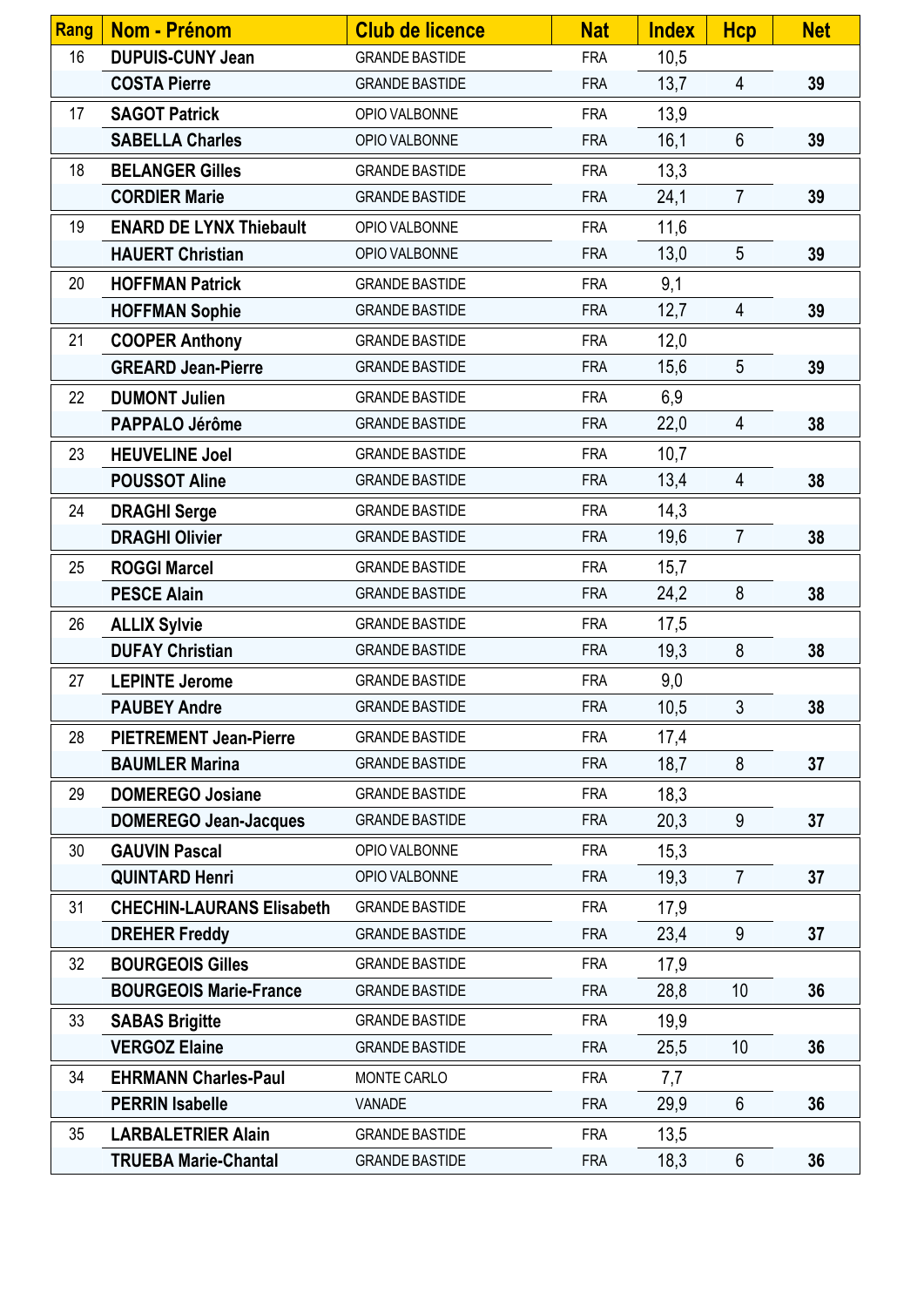| Rang | <b>Nom - Prénom</b>             | <b>Club de licence</b> | <b>Nat</b> | <b>Index</b> | <b>Hcp</b>     | <b>Net</b> |
|------|---------------------------------|------------------------|------------|--------------|----------------|------------|
| 36   | <b>FARINELLI Raphael</b>        | OPIO VALBONNE          | <b>FRA</b> | 18,0         |                |            |
|      | <b>BORELLI Jean Marie</b>       | OPIO VALBONNE          | <b>FRA</b> | 19,5         | 8              | 36         |
| 37   | <b>ROUFF Isabelle</b>           | VANADE                 | <b>FRA</b> | 21,5         |                |            |
|      | <b>DEVALOIS Philippe</b>        | <b>GRANDE BASTIDE</b>  | <b>FRA</b> | 26,0         | 11             | 36         |
| 38   | <b>DUCLOS Gisèle</b>            | OPIO VALBONNE          | <b>FRA</b> | 23,7         |                |            |
|      | <b>VERAART Judith</b>           | OPIO VALBONNE          | <b>FRA</b> | 25,8         | 11             | 35         |
| 39   | <b>DOULET Michel</b>            | <b>EXTELIA</b>         | <b>FRA</b> | 15,6         |                |            |
|      | <b>COURREGES Thierry</b>        | URSSAF ALPES MARITIM   | <b>FRA</b> | 16,7         | $\overline{7}$ | 35         |
| 40   | <b>ASTOUX Jean-Marc</b>         | <b>GRANDE BASTIDE</b>  | <b>FRA</b> | 14,0         |                |            |
|      | <b>ASTOUX Marie-Agnès</b>       | <b>GRANDE BASTIDE</b>  | <b>FRA</b> | 25,6         | 8              | 34         |
| 41   | <b>MOUSSINE-POUCHKINE André</b> | <b>GRANDE BASTIDE</b>  | <b>FRA</b> | 22,2         |                |            |
|      | <b>ANDRIEUX Andre</b>           | <b>GRANDE BASTIDE</b>  | <b>FRA</b> | 27,3         | 11             | 34         |
| 42   | <b>POIRETTE Andre</b>           | <b>GRANDE BASTIDE</b>  | <b>FRA</b> | 21,2         |                |            |
|      | <b>POIRETTE Marcelle</b>        | <b>GRANDE BASTIDE</b>  | <b>FRA</b> | 24,8         | 10             | 34         |
| 43   | <b>OSMANY Tariq</b>             | <b>GRANDE BASTIDE</b>  | <b>FRA</b> | 13,8         |                |            |
|      | <b>TRIFFAUX Patricia</b>        | ROYAL MOUGINS          | <b>FRA</b> | 30,0         | 8              | 34         |
| 44   | <b>LEONARD Guy</b>              | <b>GRANDE BASTIDE</b>  | <b>FRA</b> | 13,0         |                |            |
|      | <b>LEONARD Annie</b>            | <b>GRANDE BASTIDE</b>  | <b>FRA</b> | 26,7         | 8              | 33         |
| 45   | <b>VANDELLI Kyung Im</b>        | <b>GRANDE BASTIDE</b>  | <b>FRA</b> | 20,8         |                |            |
|      | <b>VANDELLI Christian</b>       | <b>GRANDE BASTIDE</b>  | <b>FRA</b> | 24,2         | 10             | 33         |
| 46   | <b>MOUCHONNET Francine</b>      | <b>UOLIA</b>           | <b>FRA</b> | 23,1         |                |            |
|      | <b>GOURVEST Isabelle</b>        | <b>GRANDE BASTIDE</b>  | <b>FRA</b> | 28,0         | 12             | 33         |
| 47   | <b>LE GOASCOZ Vincent</b>       | <b>GRANDE BASTIDE</b>  | <b>FRA</b> | 27,0         |                |            |
|      | LE GOASCOZ Jacqueline           | <b>GRANDE BASTIDE</b>  | <b>FRA</b> | 31,7         | 13             | 33         |
| 48   | <b>GIUGE Philippe</b>           | <b>GRANDE BASTIDE</b>  | <b>FRA</b> | 19,3         |                |            |
|      | <b>MOUCHONNET Gérard</b>        | <b>UOLIAN</b>          | <b>FRA</b> | 21,5         | 9              | 33         |
| 49   | <b>CARDINAUD Christian</b>      | <b>GRANDE BASTIDE</b>  | <b>FRA</b> | 13,6         |                |            |
|      | <b>CARDINAUD Eva</b>            | <b>GRANDE BASTIDE</b>  | <b>FRA</b> | 34,8         | 8              | 32         |
| 50   | <b>LACOSTE Murielle</b>         | OPIO VALBONNE          | <b>FRA</b> | 13,8         |                |            |
|      | <b>COUPRIE Vincent</b>          | OPIO VALBONNE          | <b>FRA</b> | 17,2         | 6              | 32         |
| 51   | <b>ROUZAUD Jacques</b>          | <b>GRANDE BASTIDE</b>  | <b>FRA</b> | 24,0         |                |            |
|      | <b>BAVAI Colette</b>            | <b>GRANDE BASTIDE</b>  | <b>FRA</b> | 27,8         | 12             | 31         |
| 52   | <b>HEAD Simon</b>               | OPIO VALBONNE          | <b>FRA</b> | 24,9         |                |            |
|      | <b>LE TROCQUER Mathilde</b>     | OPIO VALBONNE          | <b>FRA</b> | 34,4         | 12             | 31         |
| 53   | <b>GAVARRY Max</b>              | <b>GRANDE BASTIDE</b>  | <b>FRA</b> | 21,7         |                |            |
|      | <b>PUCCETTI Maurice</b>         | <b>GRANDE BASTIDE</b>  | <b>FRA</b> | 25,6         | 11             | 31         |
| 54   | <b>WALOCK Robert</b>            | OPIO VALBONNE          | <b>FRA</b> | 18,6         |                |            |
|      | <b>ROULIN Richard</b>           | OPIO VALBONNE          | <b>FRA</b> | 20,0         | 9              | 30         |
| 55   | <b>HAUERT Daniele</b>           | OPIO VALBONNE          | <b>FRA</b> | 23,4         |                |            |
|      | <b>DRAGHI Viviane</b>           | <b>GRANDE BASTIDE</b>  | <b>FRA</b> | 26,8         | 12             | 28         |